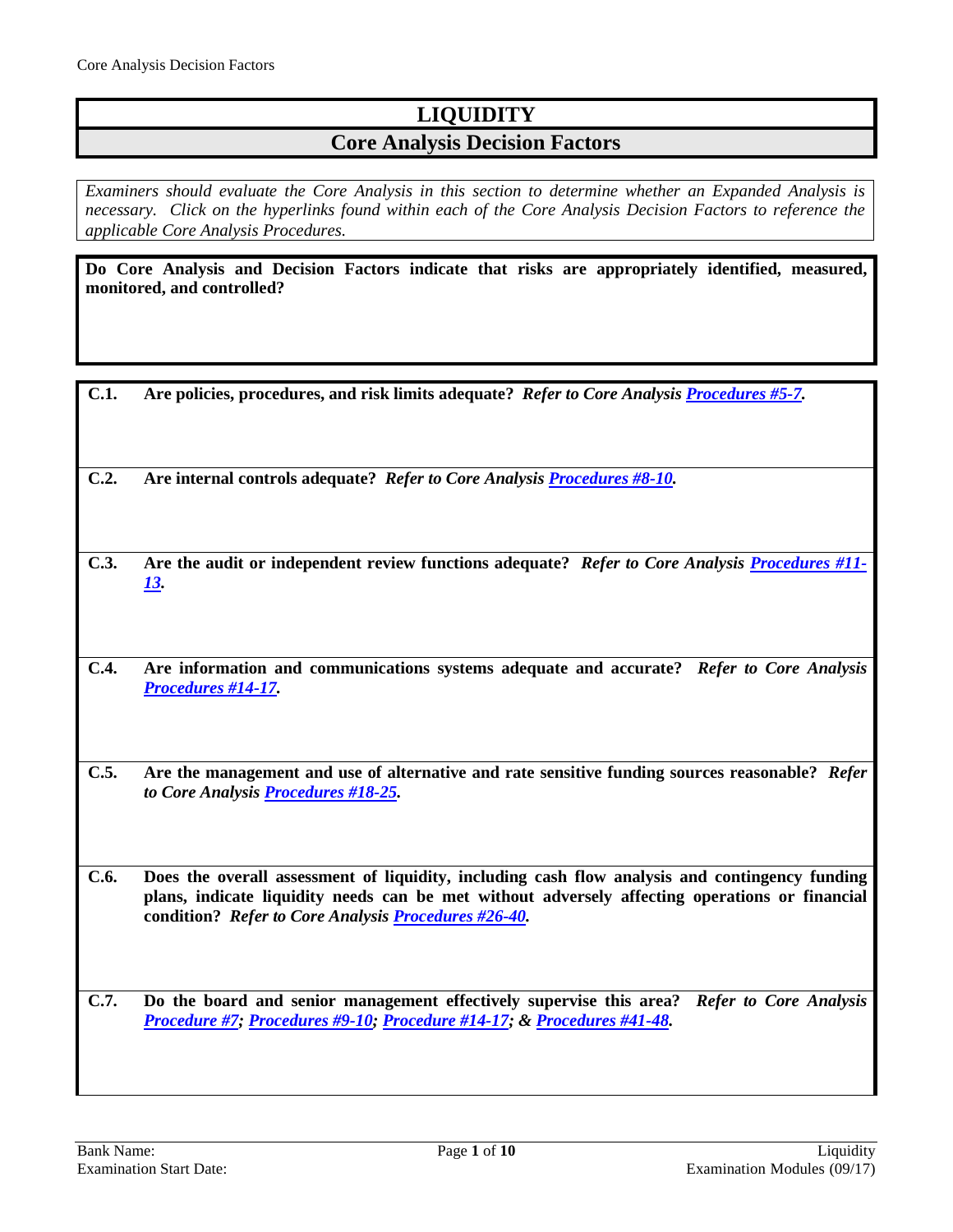# **LIQUIDITY**

## **Core Analysis Procedures**

*Examiners are to consider the following procedures but are not expected to perform every procedure at every bank. Examiners should complete only the procedures relevant for the bank's activities, business model, risk profile, and complexity. If needed, based on other identified risks, examiners can complete additional procedures. References to laws, regulations, supervisory guidance, and other resources are not all-inclusive.*

### **Preliminary Review**

- **1. Identify previous liquidity and funds management concerns by reviewing prior examination reports, file correspondence, and audits.**
- **2. Review Uniform Bank Performance Reports (UBPRs), financial statements, and other applicable data to develop a preliminary assessment of liquidity trends and risk.[1](#page-1-1) Identify significant trends or changes in source and use of funds that may require further analysis. For banks with moderate to significant asset or loan growth, identify specific funding sources that may require further analysis.**
- **3. Review board or committee minutes and information packets presented to the directorate for evidence of oversight, responsibility, routine management reports, and any identified liquidity concerns.**
- **4. Determine whether there are recent or planned changes in operations, management, oversight, or strategic direction relating to liquidity and funds management (such as growth, new products, mergers, or acquisitions). Discuss these items with management as necessary and consider the potential liquidity risks and benefits.**

#### <span id="page-1-0"></span>**Policies, Procedures, and Risk Limits**

- **5. Review liquidity and funds management policies to ensure the guidelines include sufficient management guidance and reflect the board's risk tolerances and oversight responsibilities. Prudent liquidity guidelines, which may also be found in investment, loan, or other policies, typically:**
	- **Authorize an individual(s) or committee to conduct activities and delineate planning, management, and reporting responsibilities;**
	- **Describe diversification targets for funding sources and address acceptable terms for each funding source. Such targets may be segmented to address short-, medium-, and long-term funding needs and limit exposures to, or concentrations in, single providers, market segments, wholesale funding types, investment securities, marketable loans, other assets, etc.;**

<span id="page-1-1"></span>**<sup>1</sup> Average balances may provide useful indicators of operating liquidity levels.**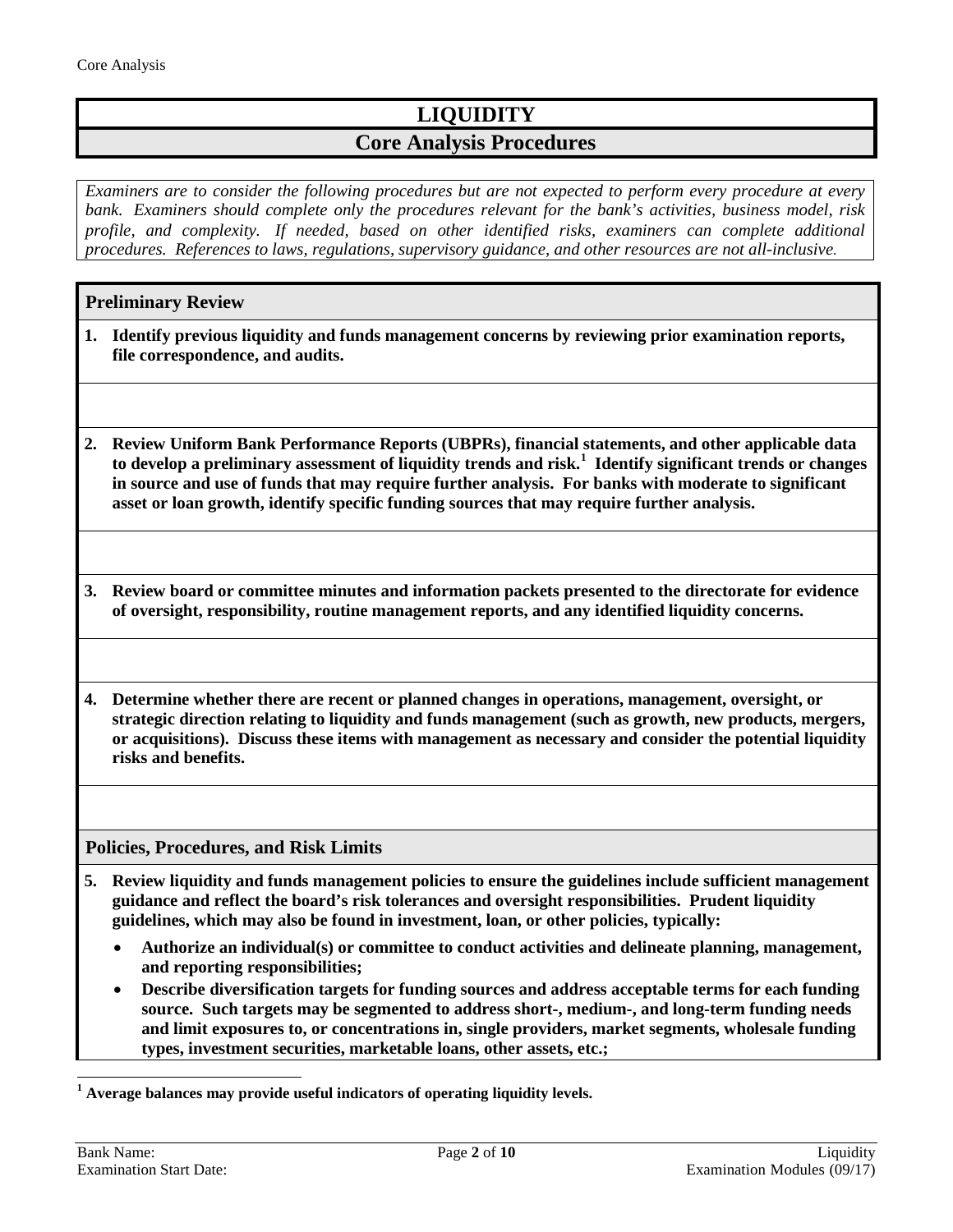- **Emphasize the importance of cash flow forecasting as a primary measurement and monitoring tool;**
	- **Define and place limits on funding sources and uses, such as:**
		- o **Maximum loan-to-deposit ratio or loan-to-asset ratio,**
		- o **Reliance on less stable funding of longer-term assets,**
		- o **Individual and aggregate limits on wholesale and rate sensitive funds by type and source,**
		- o **Target amounts of unpledged liquid assets,**
		- o **Maximum level of illiquid asset concentrations such as complex financial instruments or bank owned life insurance (BOLI) [2](#page-2-3) , and**
		- o **Off-balance sheet positions;**
- **Require monitoring of bank policy compliance and policy-exception handling and reporting;**
- **Set targets for unencumbered, liquid asset reserves;**
- **Provide contingent liquidity plans for unexpected cash flow mismatches, including periods when unsecured borrowing lines, brokered and high-rate deposits, and other similar funding sources may be unavailable or cost prohibitive;**
- **Include risk limits and funding strategies for material activities (such as securitizations, derivatives, trading, international activities, or backstop-lending for commercial paper) that are subject to adverse financial market events;**
- **Emphasize the importance of comprehensive and timely reports to management and the directorate that address current conditions and stressed scenarios; and**
- **Include a framework for stress testing liquidity risk commensurate with the risk profile and activities of the bank.**
- **6. Determine whether funds management policies, procedures, and risk limits are reasonable in relation to management abilities, risk appetite, strategic plans, current economic conditions, and the complexity, and overall financial condition of the bank.**

<span id="page-2-1"></span>**7. Evaluate the frequency and timeliness of policy reviews and updates by the board.**

<span id="page-2-0"></span>**Internal Controls**

**8. Determine whether sufficient separation of duties (or comparable controls) exists over the preparation of reports used in managing the liquidity function.**

<span id="page-2-2"></span>**9. Determine whether reports concerning liquidity sources and uses are prepared and reviewed with appropriate frequency.**

<span id="page-2-3"></span>**<sup>2</sup> Refer to the BOLI ED Module for more information.**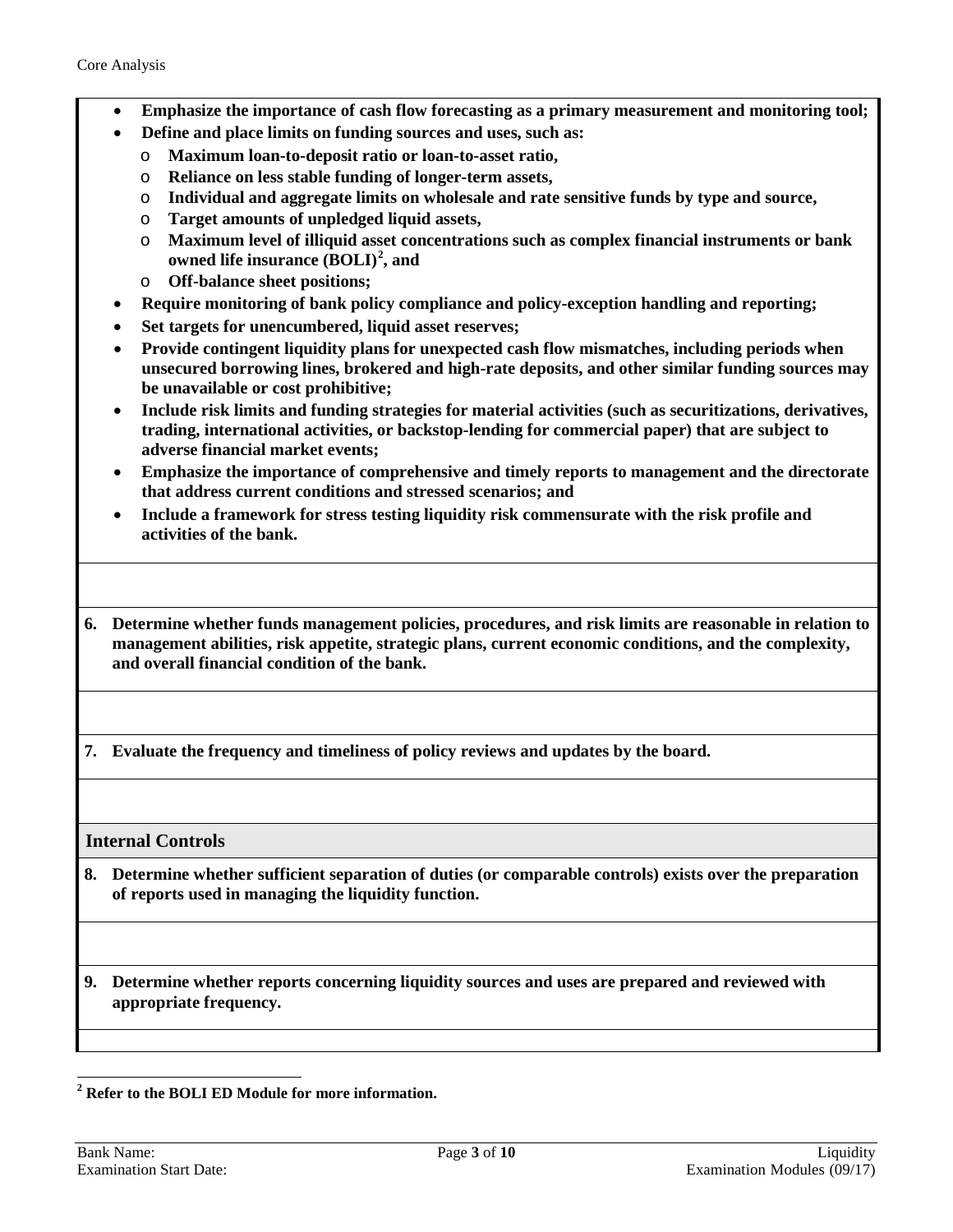**10. Determine whether policy exceptions are appropriately identified, reported, tracked, and approved.**

<span id="page-3-0"></span>**Audit or Independent Review**

- **11. Determine whether the scope of audits or independent reviews is sufficient to identify policy, reporting, internal control, and compliance deficiencies.**
- **12. Determine whether audits or independent reviews are properly reported to the board and appropriate operating committee.**
- **13. If recent reviews disclosed deficiencies, determine whether management responses and corrective actions are reasonable and promptly implemented.**

<span id="page-3-1"></span>**Information and Communication Systems**

**14. Determine whether internal management reports provide accurate and timely information (regarding funding sources and uses) to support ongoing liquidity-management decisions and for monitoring the results of those decisions.** 

**15. Determine whether board and senior management reports provide sufficient and appropriately tailored information to monitor compliance with board policies.** 

**16. Determine whether management performs adequate analysis of funding sources and uses to assure ample funding capacity.** 

**17. Determine whether liquidity needs and risks are effectively communicated to all affected areas.**

<span id="page-3-2"></span>**Analysis of Funding Sources and Uses**

**18. Compare current liquidity levels and prospective sources of liquidity to present and future funding needs. Consider:**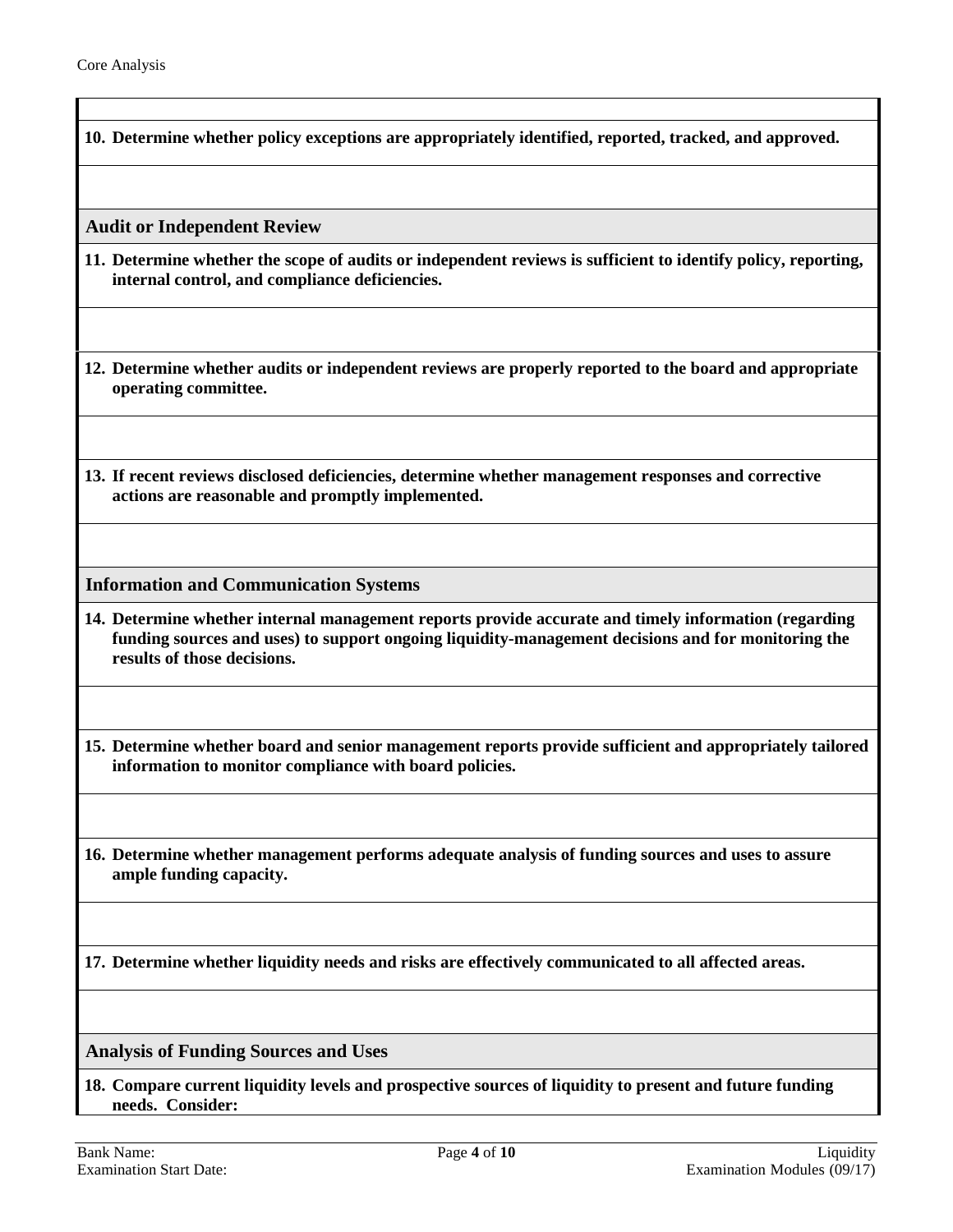- **Adequacy of funds management reporting and planning;**
- **Stability and diversification of funding sources; and**
- **Financial condition and performance.**

**19. Assess the composition and stability[3](#page-4-0) of the deposit funding structure, considering:**

- **Out of area deposits, including national CDs, internet deposits, money desk operation, and deposit listing services;**
- **Brokered deposits;**
- **Reciprocal deposits;[4](#page-4-1)**
- **Public deposits, uninsured deposits, or other large deposit relationships;**
- **Deposits obtained from deposit management programs, such as CD specials, deposit account rate incentives, and internet banking initiatives;**
- **Potential surge deposits;**
- **Maturity distribution; and**
- **Potential deposit rate sensitivity in various market environments.**

**20. Assess the composition of the non-deposit funding structure. Identify sources of all significant borrowings or market instruments (e.g., FHLB advances, repos, Fed funds, FRB Discount Window, asset securitization, and complex wholesale borrowings). Review agreements; consider the terms, structure, and collateral requirements of borrowing arrangements; and determine the extent and use of those funds, considering the following factors:**

- **Trends in use of such funds, either seasonally or as a more permanent funding vehicle;**
- **Stability and diversification of those sources;**
- **Use of those funds relative to strategic plans, controls, and alternate funding sources;**
- **Remaining borrowing capacity under both secured and unsecured borrowing lines; and**
- **Compliance with collateral eligibility guidelines of each agreement, particularly concerning electronic notes and signatures.**

**21. Compare the rates paid for deposits and other funding sources with published indices and local market rates. Determine the cause of any significant variances.** 

**22. Review UBPR aggregate cost data and determine reason(s) for any significant variances or adverse trends in cost of funds, relative to peer data.**

<span id="page-4-1"></span>**brokered deposits.**

<span id="page-4-0"></span>**<sup>3</sup> Refer to the Brokered and High-Rate Deposits ED Module for further analysis of material exposure to brokered deposits and less stable or rate-sensitive funding sources. <sup>4</sup> Refer to 12 CFR 337.6(e) for details regarding the limited exception for treating certain reciprocal deposits as**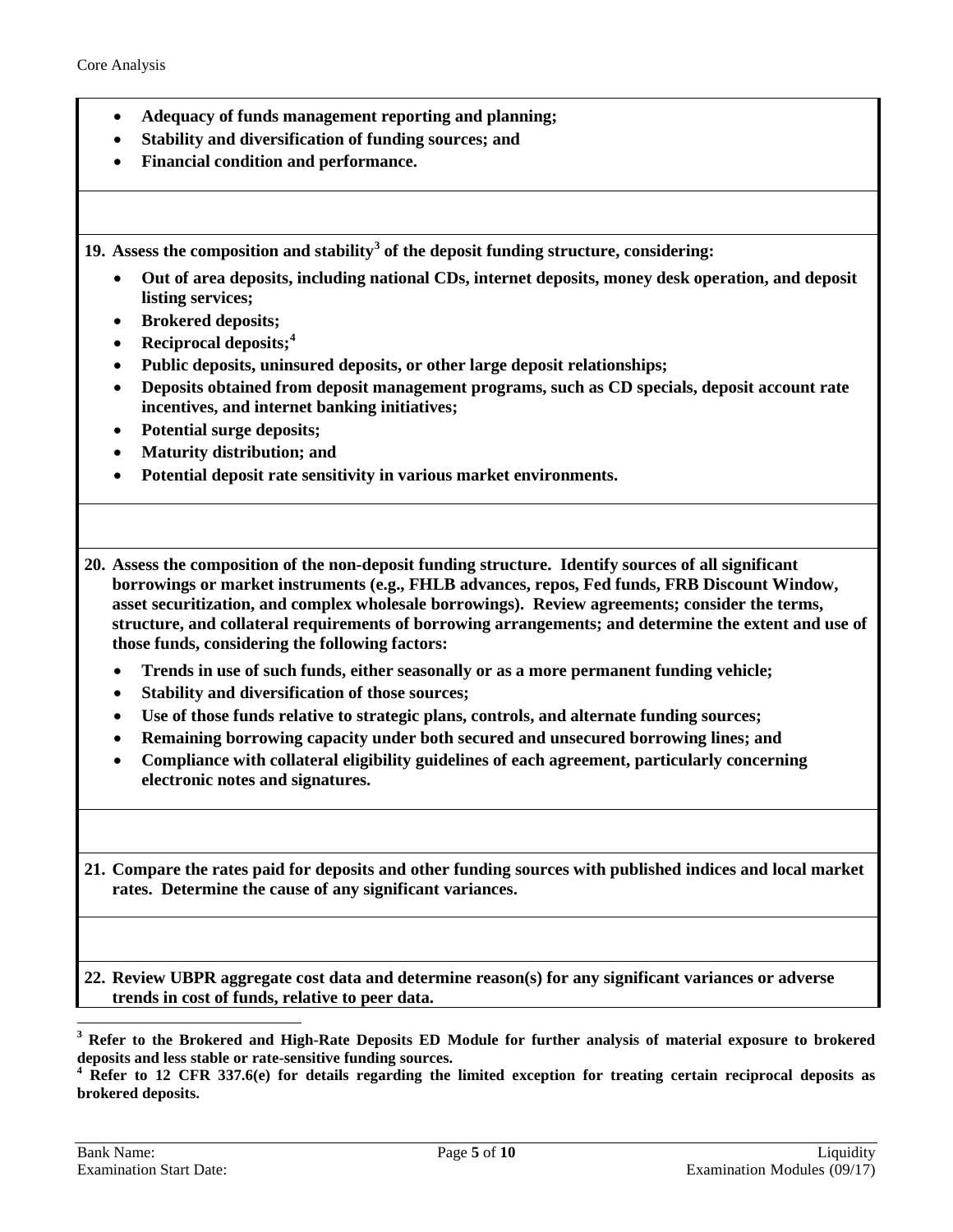**23. Determine whether management practices or strategies resulted in a funding concentration. If so, determine the use of the funding and whether funding concentrations present elevated risks.**

**24. Assess the extent of liquidity provided by the securities portfolio and other investments considering:**

- **The availability of highly liquid assets that could be sold or pledged to obtain funds under a stress scenario (highly liquid assets include unpledged US Treasury and agency securities);**
- **The volume of assets with limited marketability (e.g., municipals from small issuers, complex financial instruments, BOLI);**
- **The maturity structure, marketability, and vulnerability to market stress (i.e., price risk);**
- **Portfolio depreciation (ensure valuations conform to relevant reporting standards);**
- **Pledging requirements and the availability of unpledged securities;**
- **Significant changes or trends in composition and maturity; and**
- **Legal, regulatory, or operational impediments.**
- **25. Assess the extent of liquidity provided by the loan portfolio, including pledged assets and cash flows from loan payments or sales.**

<span id="page-5-0"></span>**26. Assess the impact of any other asset pledging and off-balance sheet arrangements (e.g., FHLB standby letters of credit used to collateralize public deposits) on liquidity and contingency funding. Determine whether off-balance sheet liabilities are reported appropriately on Call Report Schedule RC-L, if applicable.** 

**27. Assess the potential impact on liquidity of asset sales that include recourse provisions.**

**28. Review the use of asset sales or secondary funding sources that were prompted by unplanned liquidity needs and determine whether there were any adverse effects on operations or financial performance.**

**29. Evaluate management provisions for anticipated but unusual liquidity needs, such as large unfunded loan commitments, maturity of significant volumes of time deposits or borrowed funds, branch closings, new products, mergers, litigation, or growth initiatives.**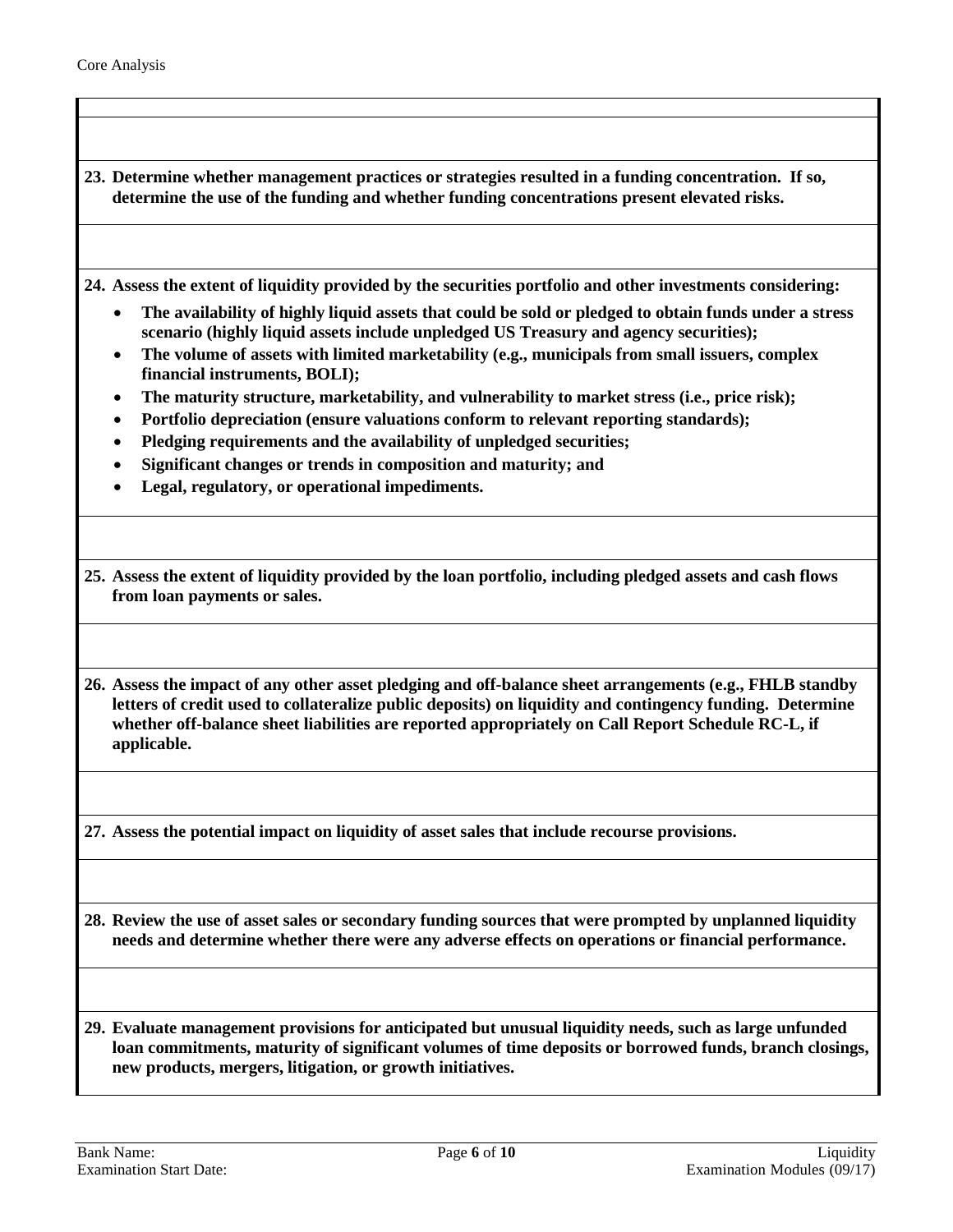**30. Assess the effect of any other identified trends or material changes in sources and uses of funds.**

**31. Review historical and projected off-balance sheet funding requirements, and assess the bank's ability to respond to potential funding needs.**

**Cash Flow Analysis** 

**32. Determine whether the bank has effective methods for projecting cash flows arising from assets, liabilities, and off-balance sheet items over an appropriate set of time horizons (e.g., weekly, monthly, quarterly, and annually).** 

**33. Determine whether internal liquidity and funds management analyses identify primary sources of funding for meeting daily cash outflows, as well as seasonal and cyclical cash flow fluctuations.**

**34. Assess management's process for establishing and maintaining a level of liquid assets that supports dayto-day operations and includes an additional buffer to address unforeseen circumstances.** 

**35. For banks engaged in significant payment and settlement activities, determine whether internal liquidity monitoring captures intraday liquidity risks associated with derivative activities.**

**36. Determine whether liquidity stress scenarios are conducted across multiple time horizons, use reasonable modeling assumptions under various stress scenarios, and are commensurate with the bank's complexity and level of risk exposure. Typical liquidity stress scenarios consider the realistic availability of liquidity, given potential haircuts on borrowings, FHLB restrictions, deposit runoff, and likely market conditions during stress events. Possible stress scenarios include:**

- **Unexpected loan growth;**
- **Loan losses or reduction in loan repayments:**
- **Changes in economic conditions, market perception, or disruptions in financial systems;**
- **Price fluctuation in the securities portfolio;**
- **Inability to renew or replace maturing funding liabilities;**
- **Unexpected deposit withdrawals or draws on off-balance sheet credit commitments;**
- **Disruptions in payment and settlement systems due to operational failures or local disasters;**
- **Increased FHLB collateral requirements;**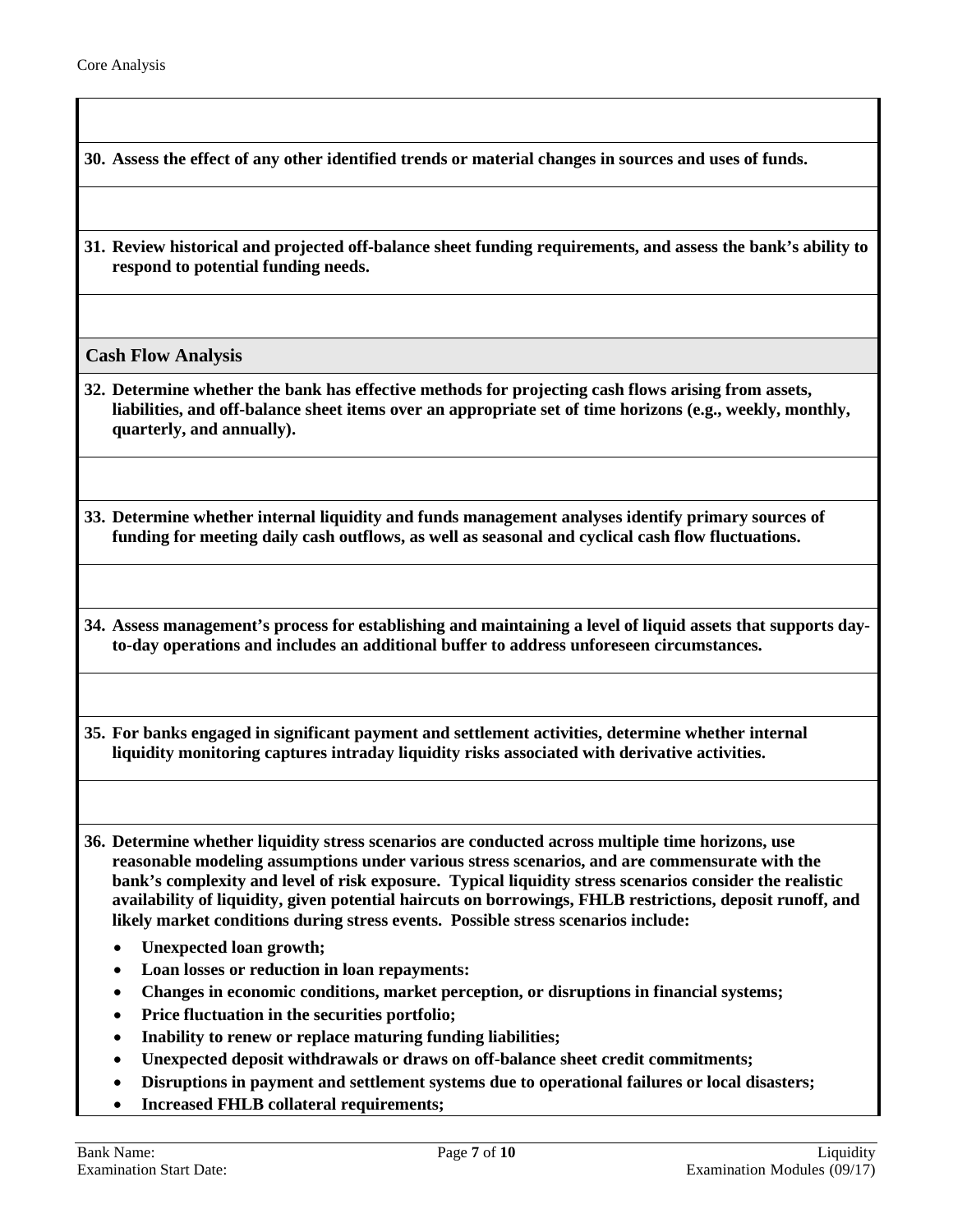- **Restrictions imposed by correspondents on borrowing availability or terms;**
- **Prompt Corrective Action downgrades, and statutory and regulatory restrictions on brokered deposits and interest rates paid on deposits;**
- **Downgrades of the bank's investment rating by a Nationally Recognized Statistical Rating Organization (for larger organizations) or other rating agency (for smaller organizations); and**
- **Reaching early amortization triggers on pools of assets securitized by the bank.**

### **Contingency Funding Plan (CFP)**

**37. Review the CFP to determine whether it provides adequate funding under stressed operating environments, including situations that, while relatively infrequent, could significantly affect the bank. Appropriate plans address shortfalls in emergency situations, including systemic adverse financial market events and reflect the complexity, risk profile, activities, and scope of the bank's operations. Consider whether the CFP:**

- **Identifies stress events that could harm the liquidity position;**
- **Addresses levels of severity and timing during a contingent liquidity event by identifying temporary, intermediate, or longer-term disruptions;**
- **Establishes a monitoring framework, such as triggering mechanisms and early warning indicators;**
- **Addresses funding sources and needs during a stress event through a quantitative projection of funding needs and funding capacity;**
- **Identifies potential sources of contingency funding and considers the time needed to establish them;**
- **Assesses the reliability of contingency funding (e.g., irrevocable, as available, revocable);**
- **Identifies terms and conditions of alternative or contingency funding arrangements; and**
- **Establishes a crisis management team, realistic action plans, and provisions for more frequent and detailed liquidity reporting if stress situations intensify.**

**38. Confirm whether the CFP is regularly tested, updated, and operationally sound. Consider the following:**

- **Maintaining and updating the liquidity event management process, including roles and responsibilities;**
- **Frequency of testing the operational components of the contingency funding plan;**
- **Assessing the mobility of cash and collateral when needed;**
- **Stress testing for collateral devaluations;**
- **Identifying the availability of contingent funding lines of credit when needed;**
- **Maintaining and updating the monitoring framework for contingent events; and**
- **Testing various elements of the contingency funding plan, including standby liquidity sources that are rarely used, such as:**
	- o **The sale or securitization of loans,**
	- o **Repurchase agreements (repos), and**
	- o **FRB Discount Window borrowings.**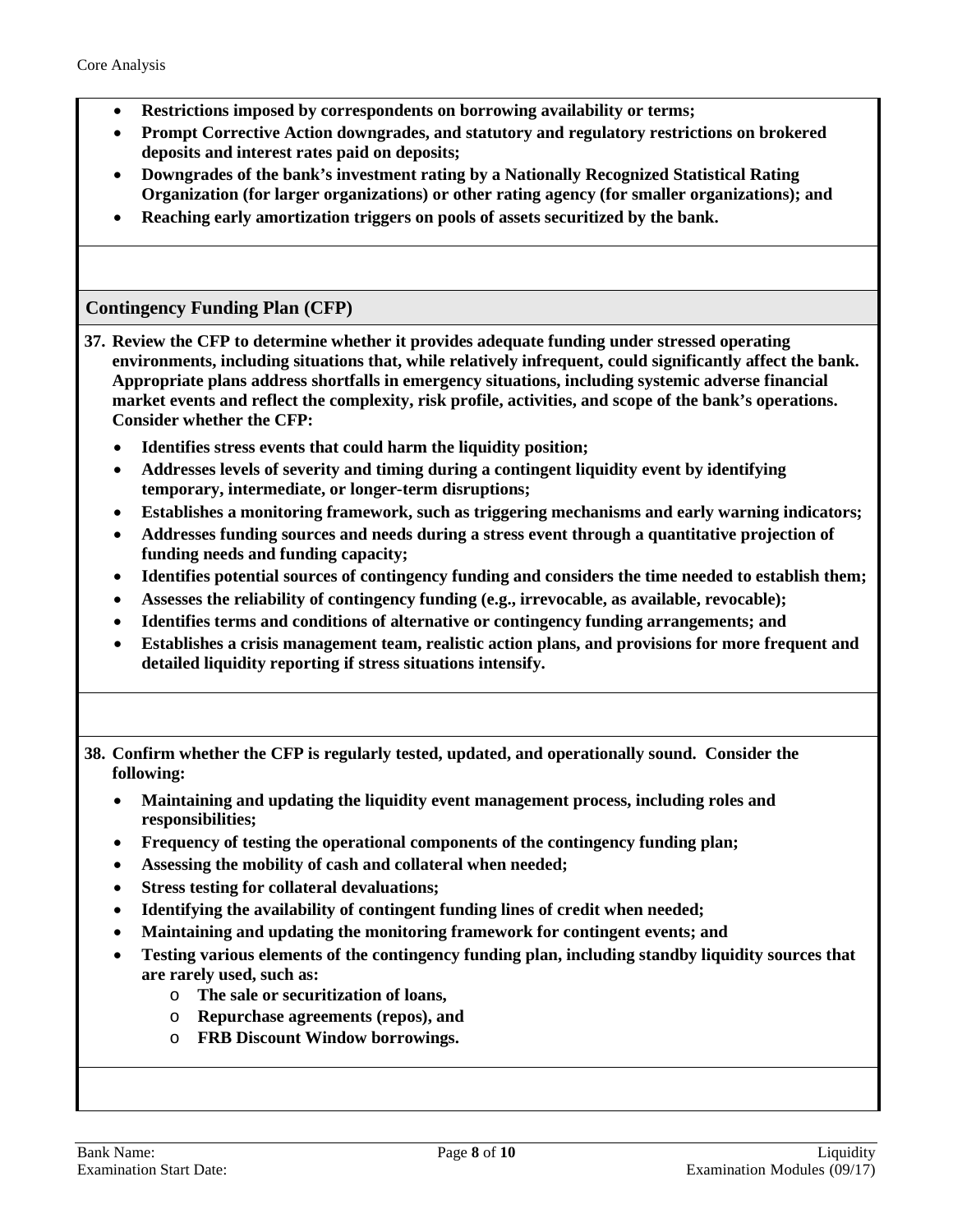- **39. Determine whether the board and senior management have contingency plans to assist management in taking appropriate and prompt action if the bank becomes less than well capitalized. [5](#page-8-1) Consider:** 
	- **Statutory and regulatory restrictions on rates paid for deposits;**
	- **The need to seek approval from the FDIC to accept and renew brokered deposits for adequately capitalized banks; and**
	- **The inability to accept brokered deposits for less than adequately capitalized banks.**

**40. If the bank originates or purchases loans for asset securitizations, determine whether the liquidity risk monitoring system includes contingency plans for possible liquidity strains because of early amortizations.**

<span id="page-8-0"></span>**Board and Senior Management Oversight**

**41. Determine whether the board and senior management adequately plan and articulate the future direction of the organization, noting projected growth levels, the source of funding for the growth, and associated changes in the overall asset and liability mix***.*

**42. Determine whether the board and senior management have a defined funds management strategy or programs for gathering deposits, and assess the process for developing the strategy or programs. Assess the purpose of the funding strategies or programs and determine how those funds are being used, such as funding normal operations or targeted asset growth.**

**43. Evaluate the effectiveness of the oversight and control structure for the organization's liquidity practices.** 

**44. Determine whether the board has allocated sufficient resources to liquidity management.**

**45. Evaluate the technical and managerial expertise of individuals involved in liquidity management.** 

**46. Determine whether the board and senior management established clear lines of authority and** 

<span id="page-8-1"></span> **<sup>5</sup> Refer to Prompt Corrective Action Guidelines (Section 38 of the FDI Act, 12 USC 1831) and the Brokered and High Rate Deposits ED Module as needed.**